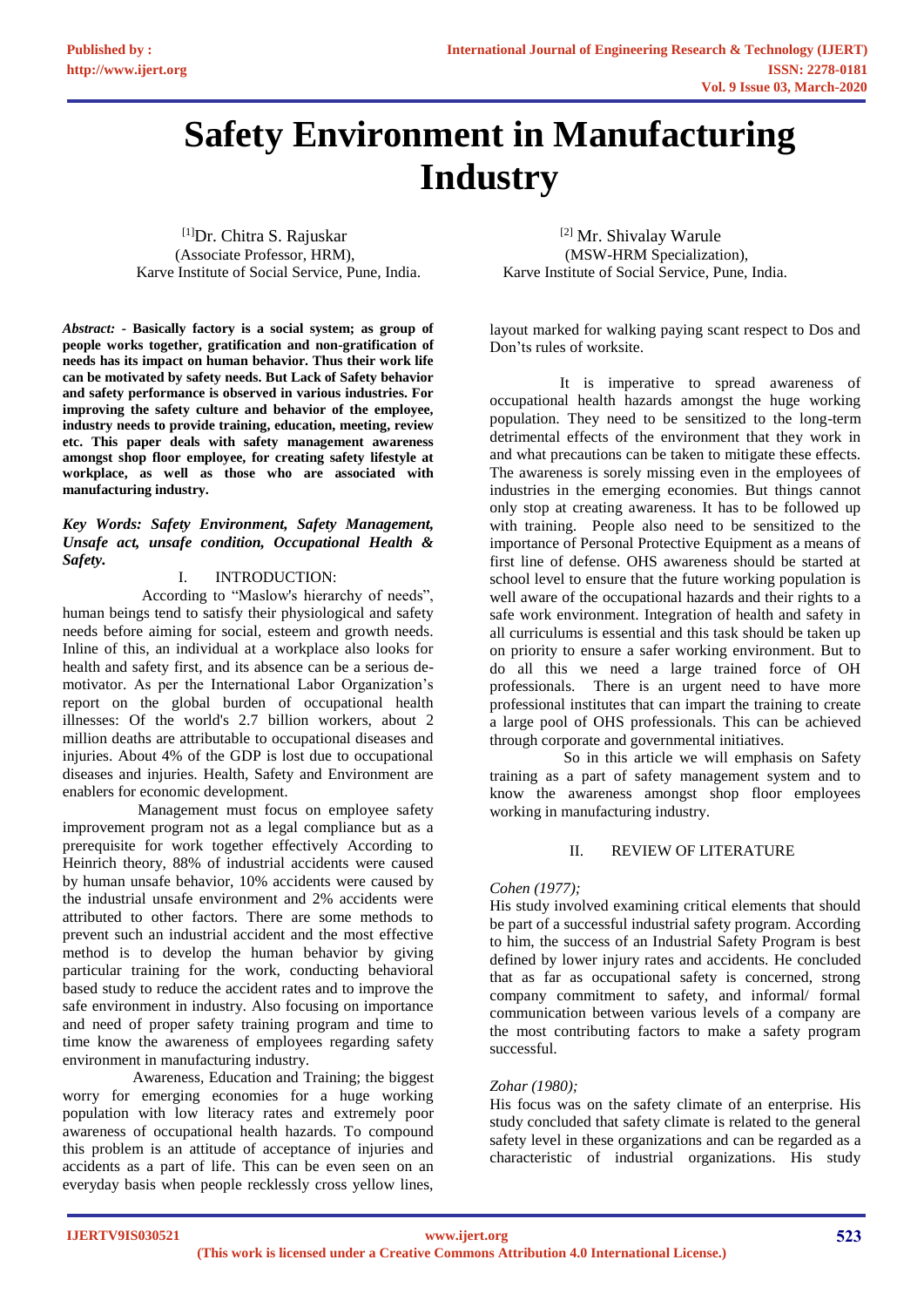underlines the importance of safety related issues in manufacturing environments.

## *Col S Rajeev (2000)*

Bundelkhand University, Jhansi has studied the safety requirement in industrial sector for the precaution of accidents which occurs commonly and affects human being such as employer and employee. He has analysis that safety measures has positive contribution in development of industry. He concluded that in India most of industries and factory move into production without incorporate without all safety measures and safety arrangement are not keeping pace with the industrial development.

## *Alli, 2001;*

According to his study, worker participation is one of the most essential aspects of the Occupational health safety management system of the organization.

#### *Gupta (2002) J.P.*

According to him the Bhopal Gas tragedy happened due to lack of financial problems, reduction in workers amenities, cost cutting procedure and lack of safety management. *Girish Gundesha (2003)* 

He has analysis the role and responsibilities of employers, union, management and society. He concluded that precautionary measures must be taken to make the work place safer and should provide proper space to the employers to avoid accidents. According to his study accidents has an impact on overall condition of employer as well as employees.

## *Beriha, G S et al. (2011)*

The authors above conducted a study entitled Safety performance evaluation of Indian organizations. The intention of the research was to create an appropriate standard for benchmarking occupational health and safety performance. The major purpose of their study was to evolve strategies to improve the performance and efficiency of the workers. A major finding in the study was that expenses in safety training were relatively more sensitive for improving safety performance of the organization as compared to expenses in health care.

## *Geri Shanker et al. (2012);*

The authors conducted a study entitled "Assessment of occupational health practices in Indian industries" to review the perception of safety officers on Occupational Health and Safety (OHS) norms extended to the workers from Indian industries. It is quite evident that the study underlines the importance of the workers knowing about their rights and duties.

# III. RESEARCH METHODOLOGY

Research methodology use for this study is survey method and research design is in descriptive in nature. The selection of industrial employee by simple random sampling and sample size was 180 shop floor employees.

Objective of the Study:

- 1. To understand the safety management at workplace.
- 2. To know the employees opinion about safety awareness at workplace.

Following steps will explained how the Importance of Safety awareness training to all employees as well as all to all stakeholders who are associated with industry is important.

To achieve zero incidents we need to understand what the Environment Health Safety Targets (EHS) are:-

- 1. Prevent unsafe Act
- 2. Eliminate Environment Issue
- 3. Improve ergonomic Condition
- 4. Eliminate Unhealthy Condition
- 5. Eliminate Unsafe Condition
- 1) Who gets benefited of safety?
	- A) Internal Agencies: Owners, Employees, Shareholders, Business holders.
	- B) External Agencies Local society members Government authorities visitors/guests Customers, Suppliers
- 2) Three basic concepts regarding safety:

What is Safety? Freedom and protection from danger hazard or accident. It is positive organized activity based on knowledge of the reaction between human and working environment, which aid business enterprise by minimize human, economic or sociological losses which may get caused by accidents.

What is Hazard? An agent with capability to cause injury and ill health.

What is Risk? Likelihood of hazard causing actual harm.

- 3) Two types of Incidents:
	- A) Accident: An unexpected event that has or could have caused injury or illness. Such an event may also involve damage to property, product or environment
	- B) Near Miss: An event which did not result in injuries or illness to people and damage (loss) to assets and the environment, but had the potential to do so and shares the same root causes as an accident.

## Eliminating Hazards and Reducing Occupational Safety & Health Risks:-

| Table 1. "Hierarchy of Controls" |                  |
|----------------------------------|------------------|
| Elimination                      | Elimination or r |

| 1.             | Elimination                      | Eliminate or remove the    |
|----------------|----------------------------------|----------------------------|
|                | reliable<br>effective<br>(Most   | hazard from workplace      |
|                | sustainable)                     |                            |
| 2.             | Substitution                     | Replace with less hazards  |
|                |                                  | condition, practice or     |
|                |                                  | process                    |
| 3.             | <b>Engineering Solution</b>      | Physical change that       |
|                |                                  | reduces exposure, isolates |
|                |                                  | worker from hazard.        |
| $\overline{4}$ | Administrative controls          | Improvements in the way    |
|                |                                  | work is done               |
| 5.             | <b>PPE</b>                       | Protect worker with        |
|                | reliable<br>effective<br>(Least) | Personal Protective        |
|                | sustainable)                     | Equipment's                |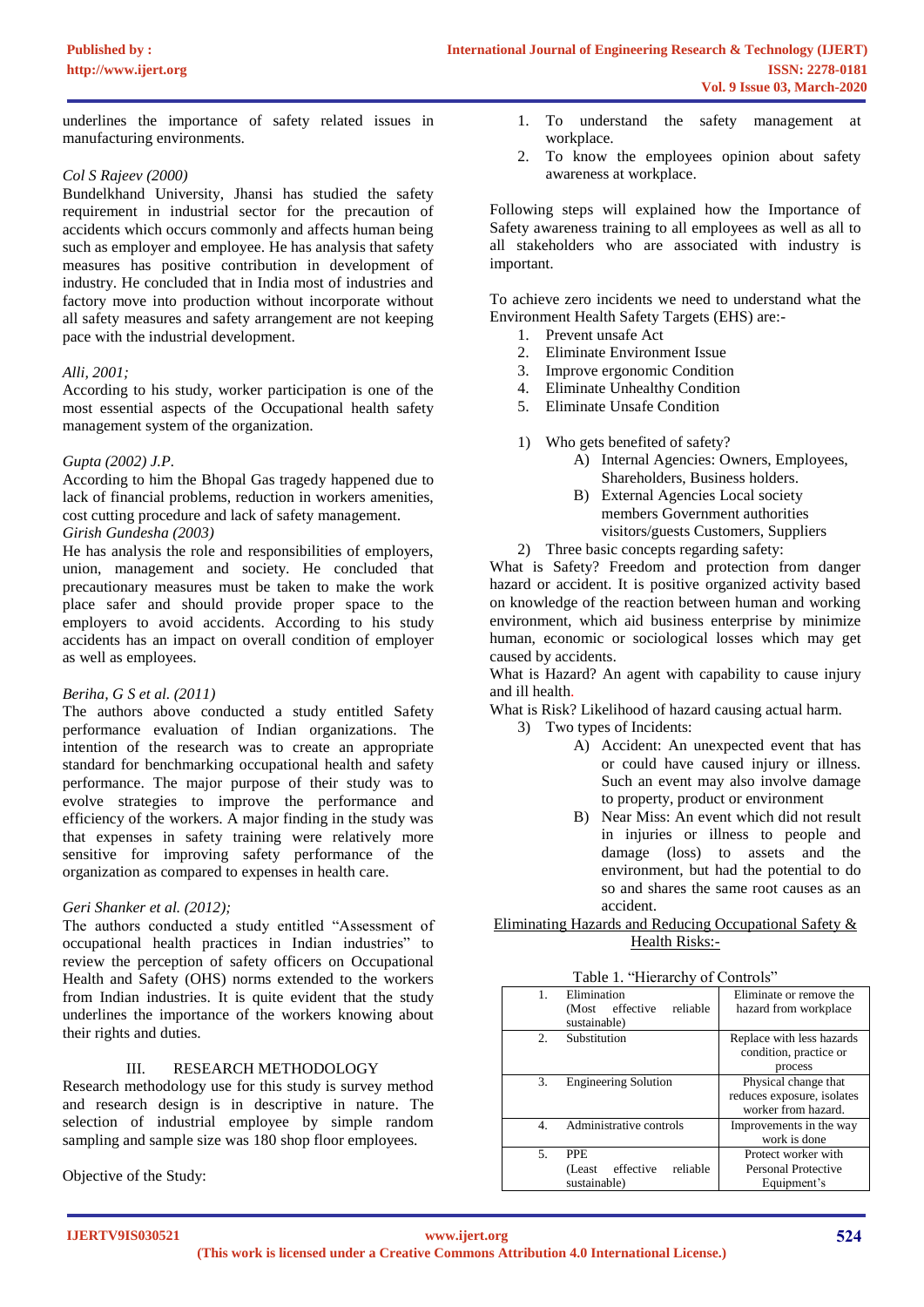Steps leads to Accidents:

1 st Step: Unsafe Behavior/ Act Unsafe Condition

2<sup>nd</sup> Step: Near Miss Report

3 rd Step: Minor

4<sup>th</sup> Step: Major

5<sup>th</sup> StepFatal

Unsafe Acts: A faulty work habits and careless working are termed as unsafe acts. An automobile driver in store or in loading and unloading dept. , for ex. Would be said to engage in unsafe acts if he exceeds speed limits, ignores traffic rules, fails to give single while turning, does not maintain safe clearance from the vehicle ahead of him. overtakes without honking near moving machinery etc. Unsafe acts accounts for the most accidents & injuries.

| How to preventing unsafe acts:-            | Examples of Unsafe acts:                                      |
|--------------------------------------------|---------------------------------------------------------------|
| Corrective action by<br>supervisor staff.  | Two hand control<br>system bypass.                            |
| Compulsory use of<br>protective equipment. | Work on live electrical<br>supply, without<br>following LOTO. |
| General awareness of bad<br>habits.        | Interlock safety door<br>system bypass                        |

Definition & examples of Unsafe Conditions: - A condition in the Work place that is likely to cause property damage or injury. (List of unsafe conditions)

Bad arrangement of Materials, Unsafe design of equipment, Poor Housekeeping, Unguarded equipment's Lack of safety devices, Slippers Floors, Irregular Steps, Poorly Maintenance equipment, Unsafe Clothing, Unsafe Process.

Way to eliminate Unsafe Conditions:-Though in majority of the accidents the direct cause of accidents is usually the unsafe acts of the persons, but the most effective method of preventing accidents is to remove unsafe conditions

- 1) Safe guarding of all machines/ equipment's & moving parts.
- 2) Suitable and safe design & construction.
- 3) Safe arrangement of materials, processes and methods of work.
- 4) Suitable safety devices.
- 5) Adequate and Suitable ventilation.
- 6) Adequate and sustainable illumination.
- 7) Proper personal protective equipment's.
- 8) Good housekeeping.

| Table 3. Causes of accidents |  |
|------------------------------|--|
|------------------------------|--|

| raore 5. Causes or accruents                                           |                                 |  |
|------------------------------------------------------------------------|---------------------------------|--|
| Contributing causes of accidents<br>(Are indirect causes of accidents) | causes of accident              |  |
| Mental conditions of                                                   | Violation of                    |  |
| person                                                                 | procedure/ Rule                 |  |
| Physical condition of<br>person                                        | PPE not used                    |  |
| Supervisory/<br>management safety<br>performance                       | Lack of<br>communication        |  |
| <b>Environmental factors</b>                                           | Bad housekeeping                |  |
|                                                                        | Improper tools $&$<br>equipment |  |
|                                                                        | Inattention/<br>Negligence      |  |
|                                                                        | Poor judgments                  |  |

Mental condition of the person includes: Improper attitudes, Unfavorable, emotional & mental conditions Lack of concentration to work

Physical condition of the person includes: Extremely fatigues physically handicapped Bad state of health

Supervisory / management safety performance includes-Safety instructions not given –SOPs, MSDS, etc. Safety rules and enforced Hazardous conditions not corrected – structure, equipment's & instrumentations etc. Poor discipline, Emergencies not planned practice

Environmental condition includes: - Insufficient illumination, insufficient ventilation, Extreme temperature, Toxic environment, long working hours, Extreme pressure of work / performance.

## IV. DATA ANALYSIS AND INTERPRETATION:



Figure 1:

Employees Opinion: Safety Environment in Manufacturing Industry:-

Total 180 shop floor employees participated in this survey, 1. Self-safety priority- 128 [71%] shop floor employees opinioned that self-safety is first